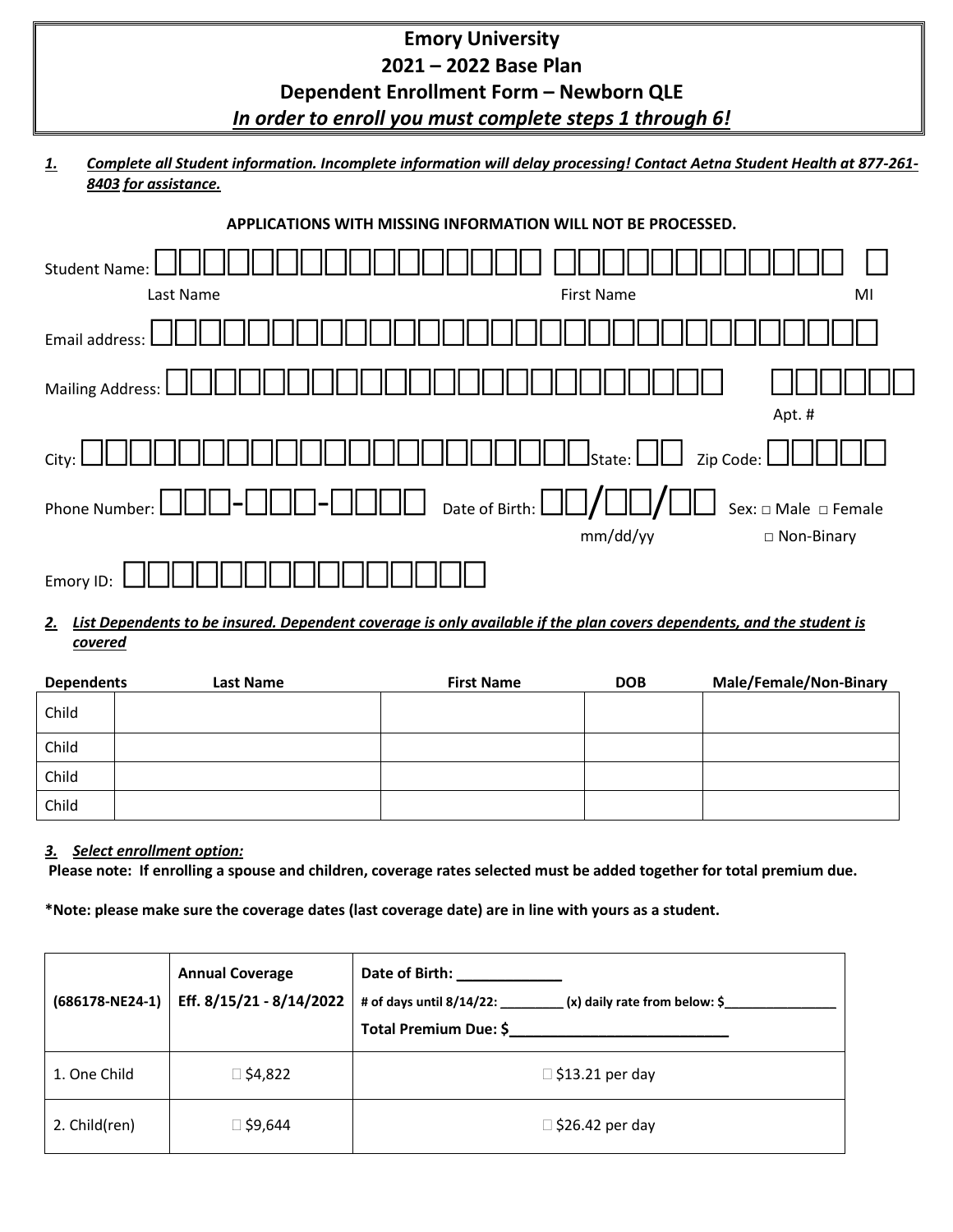# **Emory University 2021 – 2022 Base Plan Dependent Enrollment Form – Newborn QLE**  *In order to enroll you must complete steps 1 through 6!*

### *4. Designate payment method.*

*Make check or money order payable to Aetna Student Health or refer to the charge card authorization to charge premium to Visa, Discover, American Express, or MasterCard (Please note Visa, Discover, American Express, and MasterCard are the only credit cards accepted). CASH WILL NOT BE ACCEPTED.*

#### **CREDIT CARD AUTHORIZATION-PLEASE PRINT CLEARLY (VISA, DISCOVER, AMERICAN EXPRESS, OR MASTERCARD ARE THE ONLY ACCEPTED CREDIT CARDS)**

| Charge full amount: $\{\Box\Box\Box\Box\}$                                               |
|------------------------------------------------------------------------------------------|
| Credit card# (Visa, Discover, American Express, or MasterCard only):                     |
|                                                                                          |
| <b>Signature of Cardholder:</b><br>Printed name and address (if different from student): |

### **PLEASE READ AND SIGN THE BACK OF THIS FORM. WITHOUT YOUR SIGNATURE, WE WILL NOT ACCEPT YOUR ENROLLMENT APPLICATION.**

## *5. Notice to Student (Signature required)*

I have carefully read the policy plan provisions including all enrollment guidelines and elect to enroll as indicated above. **I permit Emory University to provide Aetna Student Health with enrollment status for purposes of eligibility under this plan**. I warrant that the information I have provided on this application form is true and I am aware that if I provide false information, my coverage and coverage for my spouse and child(ren), can be made void. I understand that if it is later determined that I am not eligible **(see the Plan Design and Benefits Summary or the Master Policy for eligibility guidelines),** the premium will be refunded, minus any claims paid, but the premium is not refundable for reasons other than eligibility**.**

### **It is the student's responsibility for timely renewal payments.**

*6.* Do we have your permission to communicate electronically with you regarding this enrollment form and this Student and dependent Health Insurance Plan? **Yes** \_\_\_\_\_ **No** \_\_\_\_\_\_\_

**\*Enrollment Guidelines: For applications received and accepted after the effective date of the policy period, but before the established deadline, coverage will be effective the first date of that policy period. Enrollment Forms received after the deadline will not be accepted, unless there is a significant life change that directly affects applicant's insurance coverage. When enrolling due to a life event, please attach appropriate documentation providing proof and date of the event.** 

*Fully insured student health insurance plans are underwritten by Aetna Life Insurance Company. Self-insured plans are funded by the applicable school, with claims administration services provided by Aetna Life Insurance Company. Aetna Student HealthSM is the brand name for products and services provided by Aetna Life Insurance Company and its applicable affiliated companies (Aetna).*

**Signature**: \_\_\_\_\_\_\_\_\_\_\_\_\_\_\_\_\_\_\_\_\_\_\_\_\_\_\_\_\_\_\_\_\_\_\_\_\_\_\_\_\_\_\_\_\_\_\_\_\_\_\_\_\_\_\_\_\_\_\_\_\_\_\_\_\_\_**Date**:\_\_\_\_\_\_\_\_\_\_\_\_\_\_\_\_\_\_\_\_\_

**MAIL TO:** AETNA STUDENT HEALTH P.O. BOX 14388 LEXINGTON, KY 40512 **OR** FAX: 859-425-5200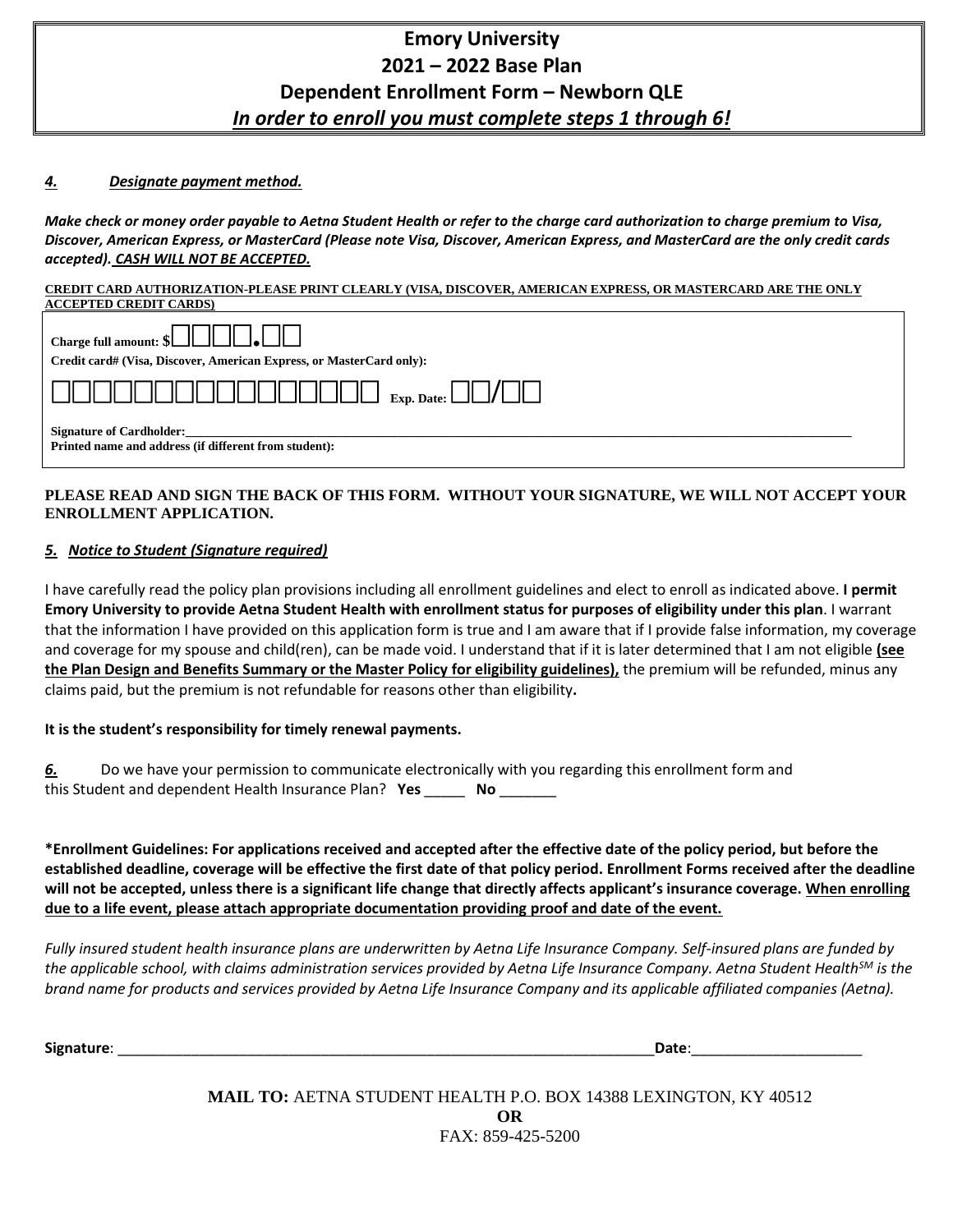# **Emory University 2021 – 2022 Base Plan Dependent Enrollment Form – Newborn QLE**  *In order to enroll you must complete steps 1 through 6!*

Aetna complies with applicable Federal civil rights laws and does not discriminate, exclude or treat people differently based on their race, color, national origin, sex, age, or disability.

Aetna provides free aids/services to people with disabilities and to people who need language assistance.

If you need a qualified interpreter, written information in other formats, translation or other services, call the number on your ID card.

If you believe we have failed to provide these services or otherwise discriminated based on a protected class noted above, you can also file a grievance with the Civil Rights Coordinator by contacting: Civil Rights Coordinator, P.O. Box 14462, Lexington, KY 40512 (CA HMO customers: PO Box 24030 Fresno, CA 93779), 1-800-648-7817, TTY: 711, Fax: 859-425-3379 (CA HMO customers: 860-262-7705), [CRCoordinator@aetna.com.](mailto:CRCoordinator@aetna.com)

You can also file a civil rights complaint with the U.S. Department of Health and Human Services, Office for Civil Rights Complaint Portal, available at [https://ocrportal.hhs.gov/ocr/portal/lobby.jsf,](https://ocrportal.hhs.gov/ocr/portal/lobby.jsf) or at: U.S. Department of Health and Human Services, 200 Independence Avenue SW., Room 509F, HHH Building, Washington, DC 20201, or at 1-800-368- 1019, 800-537-7697 (TDD).

*Aetna is the brand name used for products and services provided by one or more of the Aetna group of subsidiary companies, including Aetna Life Insurance Company, Coventry Health Care plans and their affiliates (Aetna).*

TTY: 711

For language assistance in your language call the number listed on your ID card at no cost. (English)

Para obtener asistencia lingüística en español, llame sin cargo al número que figura en su tarjeta de identificación. (Spanish)

欲取得繁體中文語言協助,請撥打您 ID 卡上所列的號碼,無需付費。(Chinese)

Pour une assistance linguistique en français appeler le numéro indiqué sur votre carte d'identité sans frais. (French)

Para sa tulong sa wika na nasa Tagalog, tawagan ang nakalistang numero sa iyong ID card nang walang bayad. (Tagalog)

Benötigen Sie Hilfe oder Informationen auf Deutsch? Rufen Sie kostenlos die auf Ihrer Versicherungskarte aufgeführte Nummer an. (German)

للمساعدة في (اللغة العربية)، الرجاء الاتصال على الرقم المجاني المذكور في بطاقتك التعريفية. (Arabic)

Pou jwenn asistans nan lang Kreyòl Ayisyen, rele nimewo a yo endike nan kat idantifikasyon ou gratis. (French Creole)